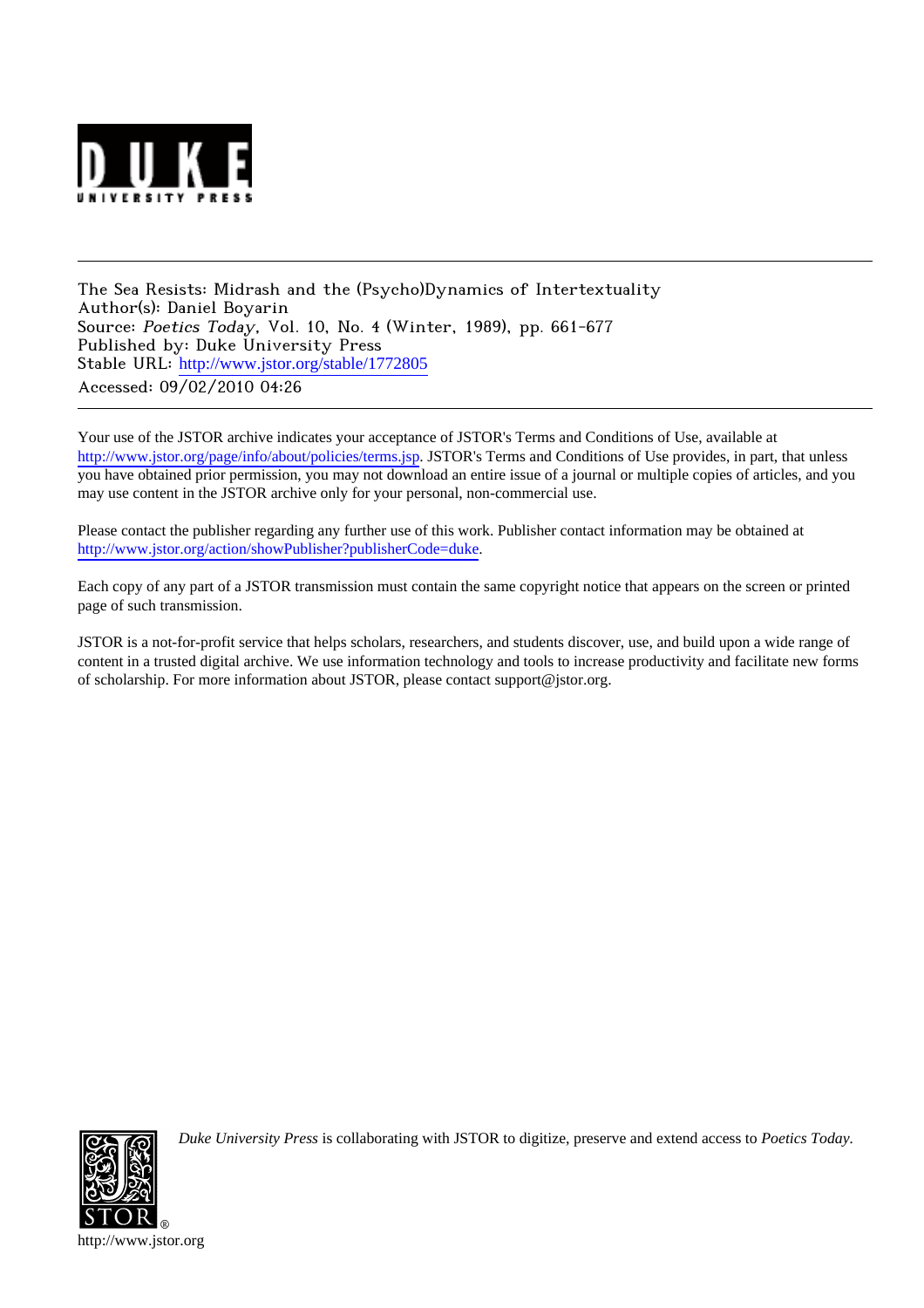## **The Sea Resists: Midrash and the (Psycho)Dynamics of Intertextuality**

**Daniel Boyarin Talmud, Bar Ilan** 

**The text, however, as we possess it today, will tell us enough about its own vicissitudes. Two mutually opposed treatments have left their traces on it. On the one hand it has been subjected to revisions which have falsified it in the sense of their secret aims, have mutilated it and amplified it and have even changed it into its reverse; on the other hand a solicitous piety has presided over it and has sought to preserve everything as it was, no matter whether it was consistent or contradicted itself. Thus almost everywhere noticeable gaps, disturbing repetitions and obvious contradictions have come about-indications which reveal things to us which it was not intended to communicate..... the difficulty is not in perpetrating the deed, but in getting rid of its traces. We might lend the word Entstellung [distortion] the double meaning to which it has a claim but of which today it makes no use. It should mean not only "to change the appearance** 

**An earlier version of this paper was presented at the conference "Landscape, Artifact, Text" at Bar Ilan University on November 29, 1987. The author would like to thank Stephen Greenblatt, W. J. T. Mitchell, Iris Parush, Ellen Spolsky, and Jon Whitman for their helpful comments. This version was read at a seminar of the group of early biblical interpretation at the Jerusalem Institute of Advanced Studies on March 21, 1989, when the author again enjoyed a most stimulating and constructive dialogue which encouraged him to make further changes in the text. The original stimulus to produce this text came from Donald Pease, who suggested that the author write on the Bible and its intertexts.** 

Poetics Today 10:4 (Winter 1989). Copyright © 1989 by The Porter Institute for **Poetics and Semiotics. ccc 0333-5372/89/\$2.50.**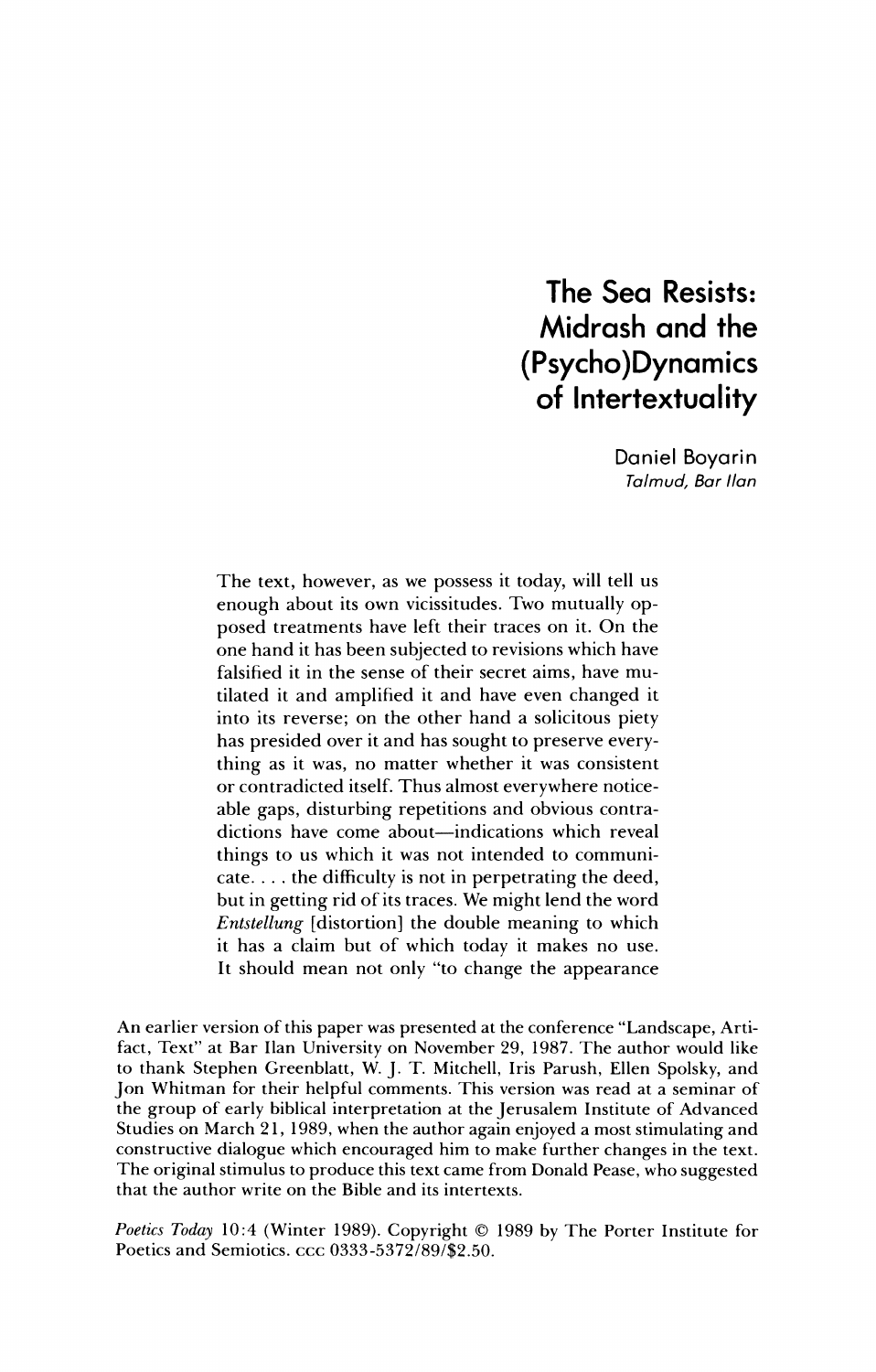**of something" but also "to put something in another place, to displace." Accordingly, in many instances of textual distortion, we may nevertheless count upon finding what has been suppressed and disavowed hidden away somewhere else, though changed and torn from its context. Only it will not always be easy to recognize it. (Freud 1985: 283-84)** 

**As pointed out in an important recent paper by Christopher Johnson (1988), Freud is here drawing a powerful analogy between textwork and dreamwork. In typical nineteenth-century fashion he projects an "original" pure text which has been distorted through the conscious efforts of repressive scribes. In the present climate of thought, I find it hard to imagine this originary purity of the text (except as an article of religious faith), but Freud's remarks are, nevertheless, very suggestive. If we transpose (displace) them, as Johnson does (and, as he claims, Kristeva does), from the realm of textual transmission to that of textual production, we arrive at intertextuality, as the traces within the text, the bumps on its surface, which mark the suppressions, conflicts, and transformations of earlier signifying practices of which it is the site.** 

**Intertextuality is, in a sense, the way that history, understood as cultural and ideological change and conflict, records itself within textuality. As the text is the transformation of a signifying system and a signifying practice, it embodies the more or less untransformed detritus of the previous system. These fragments of the previous system and the fissures they create on the surface of the text reveal conflictual dynamics which led to the present textual system. Now it is, I would claim, precisely these gaps in the text which the midrash reads (see Boyarin 1986), and the rabbis very early drew the connection between dream interpretation and the hermeneutics of the Torah (see the classic discussion of this matter, Lieberman 1950: 70-78). It is perhaps not altogether unexpected, then, to find the psychodynamic model a useful one for the understanding of some aspects of midrash and its relation to the biblical text. The Torah itself, even as it is generically identified as God's work, nevertheless indicates its own belatedness with respect to earlier texts: "Therefore it says in the Book of the Wars of the Lord 'and Waheb in Sufa and the Rivers of Arnon'" (Numbers 21:14). Other markers of the presence of earlier signifying systems within the biblical text are less explicit but nevertheless discernible in the "noticeable gaps, disturbing repetitions and obvious contradictions" to which Freud referred. Indeed, our present reading practice will refigure as intertextuality all those fissures in the Torah which diachronic scholarship figures as evidence for sources (see also Hartman**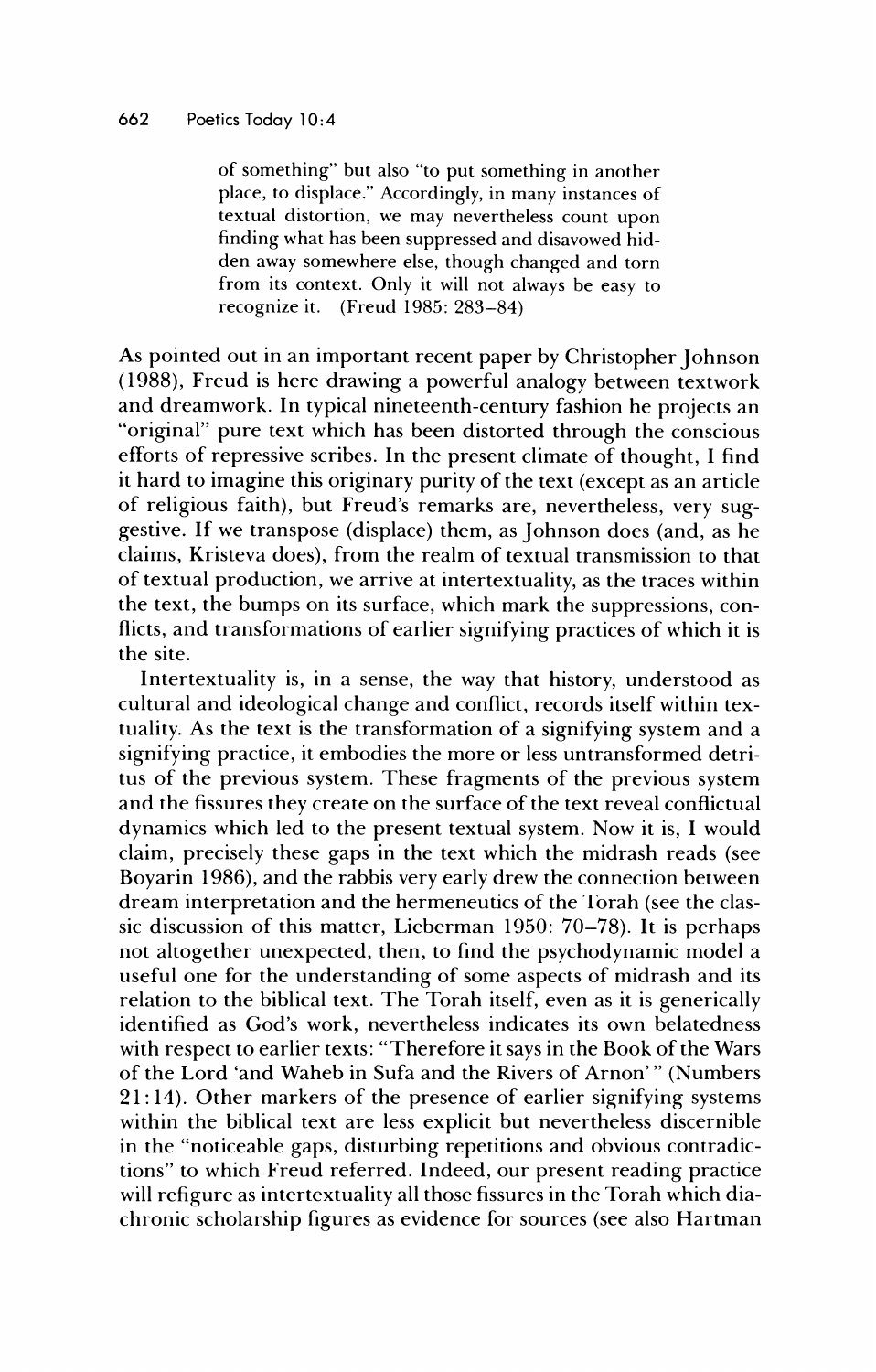**1986: 11 for a similar perspective and a very powerful reading of the story of Jacob and the angel). These intimations of intertextuality are part of what gives the Bible its continuing power to fascinate, and the rabbis could not fail to mark and interpret them in the midrashwork. In analyzing a text from the Mekilta, I will try to show that it constitutes an interpretation of these intertextual fragments of earlier repressed but not utterly expunged cultural practice. The claim that I wish to make about this midrash is that it enacts in very important ways the conflict in Jewish culture between its pagan past and its monotheistic present. Putting this in psychic terms, the midrash makes manifest the repressed mythic material in the Bible's "textual subconscious." More specifically, much of the Bible openly records the conflict in its culture between paganism as the old religion of the people and the new religion of the Torah and the prophets. The remnants of that conflict, and indeed the remnants of the suppressed culture, are to be found in the allusions which the Bible makes, willingly and willy-nilly, to the content and images of the earlier mythology. One of the important dynamics of midrash as reading is that it makes manifest the hidden dimensions of that mythic intertext by gathering together these fragments of allusion and figurative language and reinscribing them into narratives.** 

**This idea is not entirely new. Samuel Loewenstamm (1987: 116) has already pointed to an example of this process in the very text we are studying here, the Mekilta:** 

**As for the wind [which drove back the waters of the Red Sea], the midrash has already focused on it very precisely and remarked that it is not accidental that God here acted by means of an East Wind, but indeed this wind is counted as one of the traditional weapons of God. [The midrash] cited evidence for this in its interpretation of Exodus 14:21 from the verses: "With the East Wind I will scatter them before the enemy" [Jeremiah 18:17]; "With the East Wind You have broken the ships of Tarshish" [Psalms 48:8]; from the verse in Hoshea [13:15], which dubs the East Wind, the Wind of the Lord"; and from the verse in Isaiah [27:8] about the War of the Lord, "With His strong wind, on the day of the East Wind." ... It is clear that the East Wind was singled out from all the winds in the mythological tradition of Israel.1** 

**1. U. Cassuto makes a somewhat similar argument. After arguing that there was an ancient Israelite epic of the battle between God and the sea, and that it was lost at the time of Ezra and Nehemiah owing to theological antagonism, he writes:** 

**It was, in truth, lost, but not entirely. The basic story it related, which was widely known among the people, was not completely forgotten. The poetic version was no longer extant, but the knowledge of its content did not become extinct. This tradition**  sion in rabbinic teaching. The fears that aroused the antagonism of the Torah to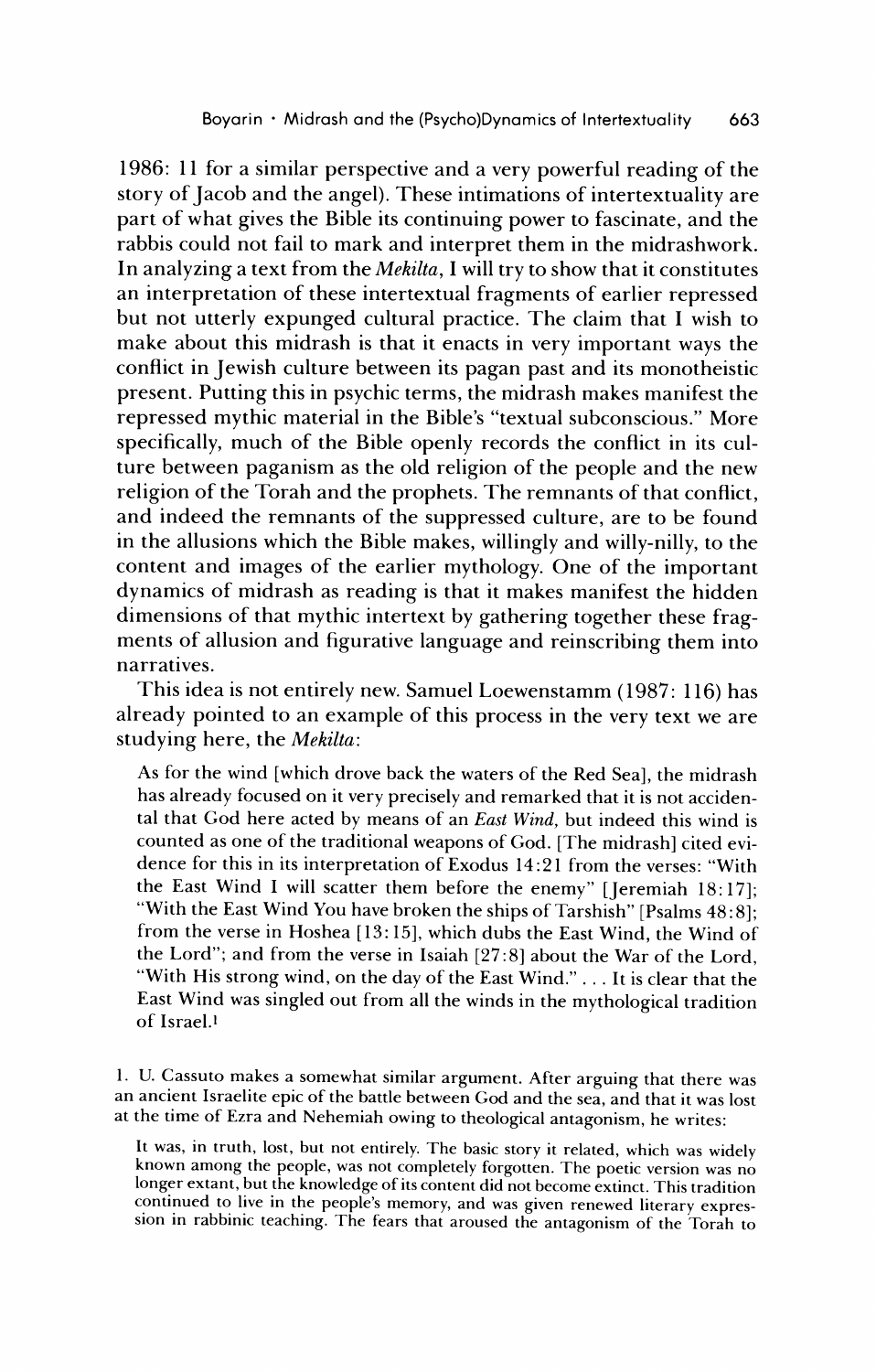**As Loewenstamm has acutely realized, the Mekilta (Lauterbach 1961 [1935]: 229), by gathering all of these verses into a paradigm (under the rubric, "And you also find that God punished the generation of the flood and the people of Sodom, only by means of the East Wind. ... And you will also find in the case of the People of the Tower .. ."), has revealed that which perhaps the biblical authors sought to hide, the actual mythic background of the description of the East Wind as a weapon of God. In the rest of this essay I would like to analyze a much more complex text from the same midrash which thematizes both this mythological intertext and the conflict with it:** 

## **And Moses stretched out his hand over the sea (Exodus 14:21).**

**The Sea began to resist him. Moses said, "In the Name of the Holiness," but it did not yield. The Holiness, Blessed be He, revealed Himself; the Sea began to flee, as it says, "The Sea saw and fled" (Psalms 114:3).** 

**Its mashal; to what is the matter similar? To a king of flesh and blood, who had two gardens, one inside the other. He sold the inner one, and the purchaser came to enter, but the guard did not allow him. He said to him, "In the name of the king," but he did not yield. He showed him the signet, but he did not yield until the king came. Once the king came, the guard began to flee. He said, "All day long I have been speaking to you in the name of the king and you did not yield. Now, why are you fleeing?" He said, "Not from you am I fleeing, but from the king am I fleeing."** 

**Similarly, Moses came and stood at the sea. He said to him, "In the name of the Holiness," and it did not yield. He showed him the rod, and it did not yield, until the Holiness, Blessed be He, revealed Himself in His glory.**  The sea began to flee, as it is said, "The Sea saw and fled" (Psalms 114:3). **Moses said to him, "All day long I have been speaking to you in the name of the Holiness, Blessed be He, and you did not submit. Now, 'what has happened to you, O Sea, that you flee?'" (Psalms 114:5). He answered him, "Not from before you am I fleeing, son of Amram, but 'from before the** 

**legends of this nature, no longer existed in the days of the Talmudic Rabbis, since the danger of idolatry had then already passed. Hence the Sages did not refrain from incorporating the accepted folk tradition in their treasury of legend. (Cassuto 1975: 102)** 

**Cassuto deserves all the credit for having discovered the fragments of the Israelite epic in the biblical text, but his claim that the material was actually preserved in the folk tradition until rabbinical times seems both naive and unnecessary to me. Loewenstamm's advance over Cassuto's original formulation with regard to the midrash is in his perception that the rabbis could have indeed reconstructed and revived the mythic material from their close reading of the Bible itself. What I am trying to do here, which goes beyond both of them, is to inscribe this particular instance in a theory of cultural dynamics in which repression and the return of the repressed as manifested in the intertextuality of all literature is emblematic of culture in general, making possible a dialectical dynamic in cultural history.**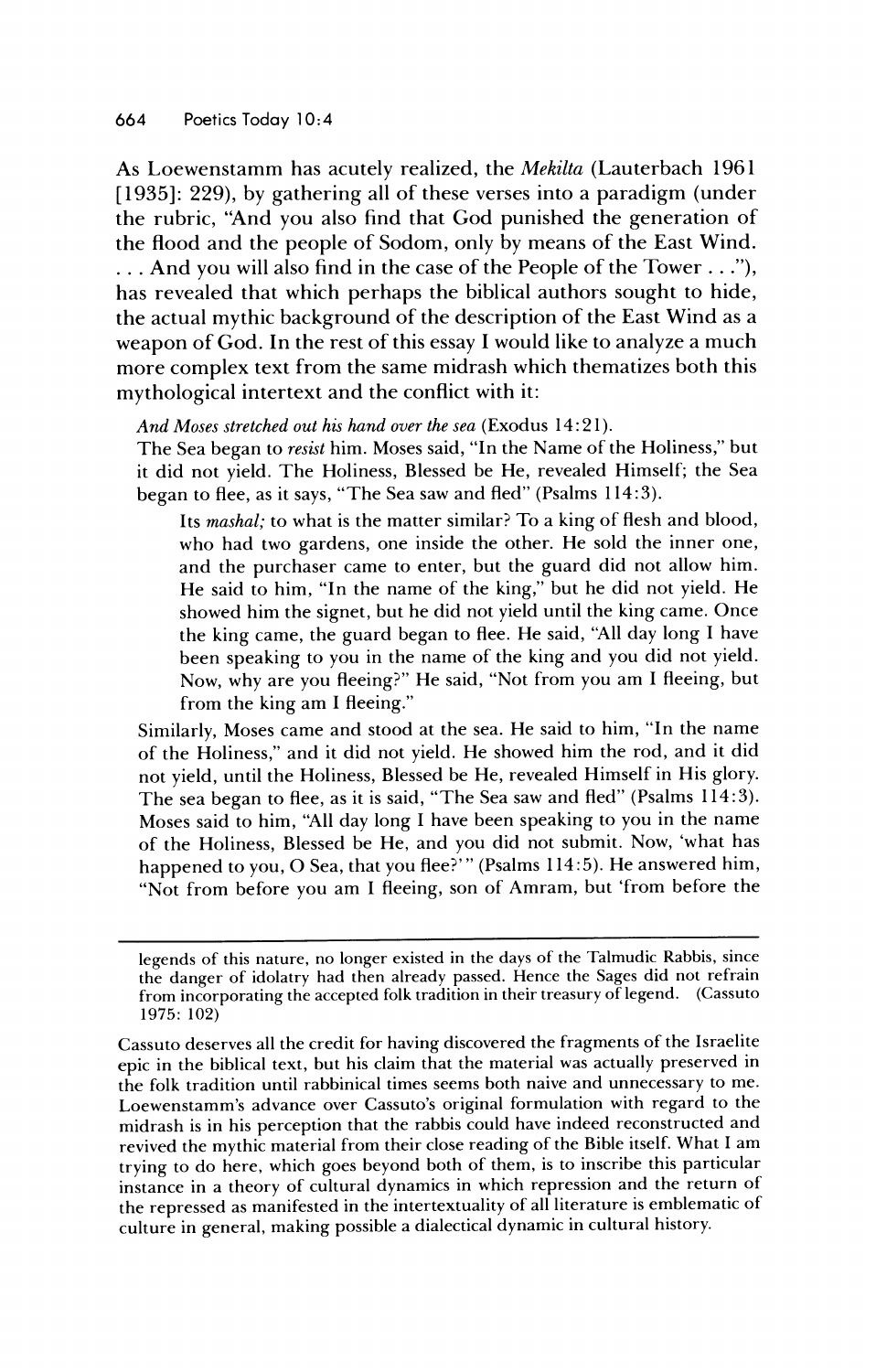**Master, tremble Earth [progenitor of the Earth],2 from before the God of Jacob'" (Psalms 114:7-8).** 

**This midrash fits the formal structure of the midrashic mashal in general (see Boyarin 1989). The mashal is a sort of model or structural-generic pattern within which midrashic gap filling can take place. In our case it is the narrative schema of the king and his gardens which generates and contains the story. We begin with the Torah verse to be interpreted, "And Moses stretched out his hand over the**  sea—and God moved the Sea with a strong East Wind all of the night." **The verse provides a gap. Aside from any theological problem which this verse raises, it is problematic from the point of view of narrative logic. If Moses has been empowered to split the sea with his hand, as implied by God's command to him in the verse "Stretch out your hand over the sea and split it" (Exodus 14:16), then why does God intervene directly and perform the splitting himself? Alternately, if Moses has not been thus empowered, then for what purpose does he stretch out his hand? The oddness of this verse can be shown by comparison with others, for example, "Then the Lord said to Moses, 'Stretch out your hand toward heaven that there may be darkness upon the land of Egypt.' . . . So Moses stretched out his hand toward heaven, and there was a thick darkness" (Exodus 10:21-22). Or in the continuation of our very story, "So Moses stretched out his hand over the sea, and as morning broke, the sea returned to its normal course" (Exodus 14:27). The effect of our verse is so jarring that the higher critics have placed a juncture between two sources in its caesura (see Childs 1972: 220-21 and Noth 1962: 114-16). In fact, many Bible critics regard the whole account of the splitting of the sea as the interweaving of two contradictory traditions or documents (see Loewenstamm 1987: 118). The rabbis who composed the midrash, unwilling, of course, to adopt such diachronic solutions, read the text synchronically, that is, as a system of gaps.3 They resolve the contradiction of the two halves of the verse by narrating a set of events which took place between them and which motivate the change in subject from Moses to God himself as director of the sea's splitting. The plot of this narrative expansion is structured by a mashal. It is the text of Psalm 114, however, which provides the primary material for the narrative. The solution of the midrash is created by reading the text of Psalm 114 as a commentary on the Exodus passage. The text of the psalm which generates** 

**<sup>2.</sup> For these two exegetical possibilities see literature cited in Weiss 1984: 369-70. 3. Midrashic reading is, in this sense, congruent with contemporary reading practices. The classic statement on this issue is now Meir Sternberg's (1985) chapter entitled "Gaps, Ambiguities, and the Reading Process." See also the excellent discussion of this issue in Polzin 1980: 17.**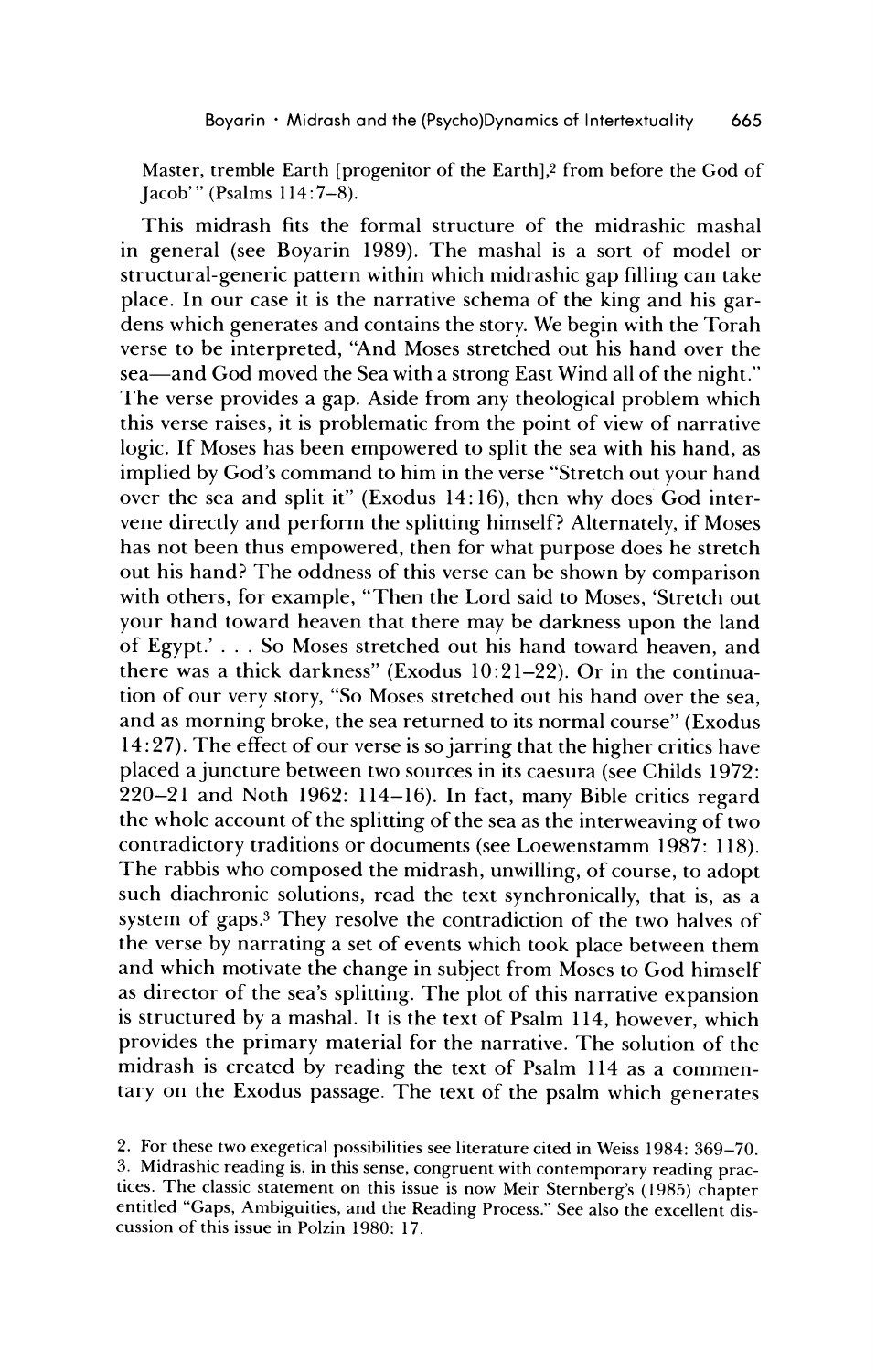**the story of the sea's opposition is thus introduced precisely into the middle of the original verse, precisely into the split where the higher critics see the joining of sources and for exactly the same reason.4 The dialogue of the psalm is inserted right into the middle of the verse between "And Moses stretched out his hand" and "And God moved the Sea."** 

**Let us have a look now at the psalm itself, a text well known for its personification of natural entities:** 

- **When Israel went out from Egypt; the House of Jacob from a foreign nation.**
- **Judah became His holy one; Israel His dominion.**
- **The Sea saw and fled; the Jordan turned back.**
- **The mountains danced like rams; the hills like lambs.**
- **What has happened to you, O Sea, that you flee; 0 Jordan, that you turn back?**
- **O mountains, that you dance like rams; O hills, like lambs?**
- **From before the Master, tremble Earth, from before the God of Jacob.**

**The midrash, reading this psalm, projects a world in which the Red Sea is not a personification but a personality; not a metaphor but a character. It will be easier to sense the radicality of the midrashic reading of the psalm by considering first a road not taken. As read by Sir Philip Sidney, the personifications of nature in this psalm are a figure, an enargeia of the God who cannot be seen by eyes of flesh:** 

**[David's] handling his prophecy ... is merely poetical. For what else [are] ... his notable prosopopeias, when he maketh you, as it were, see God coming in his majesty, his telling of the Beasts' joyfulness and hills' leaping, but a heavenly poesy: wherein almost he showeth himself a passionate lover of that unspeakable and everlasting beauty to be seen by the eyes of the mind, only cleared by faith? (Cited in Krieger 1979: 601)** 

**Commenting on this passage in Sidney, Murray Krieger (ibid.: 601-2) remarks:** 

**The prosopopeia is a form of personification which gives a voice to that which does not speak and thereby gives presence to that which is absent. Through this figure, Sidney argues, God enters David's poem (we are made to "see God coming in his majesty"). It is as if this figure is made to serve the larger objective of enargeia, the verbal art of forcing us to see vividly.**  Through "the eyes of the mind"-an appropriately Platonic notion-we are **shown the coming of God and his "unspeakable and everlasting beauty." Here, then, are words invoking a visible presence, though of course to "the eyes of the mind" alone. Though God's may be only a figurative entrance** 

**4. It is certainly significant that on Exodus 14:27, cited above, in which there is no narrative gap, the Mekilta explicitly comments, "The Sea will not resist you."**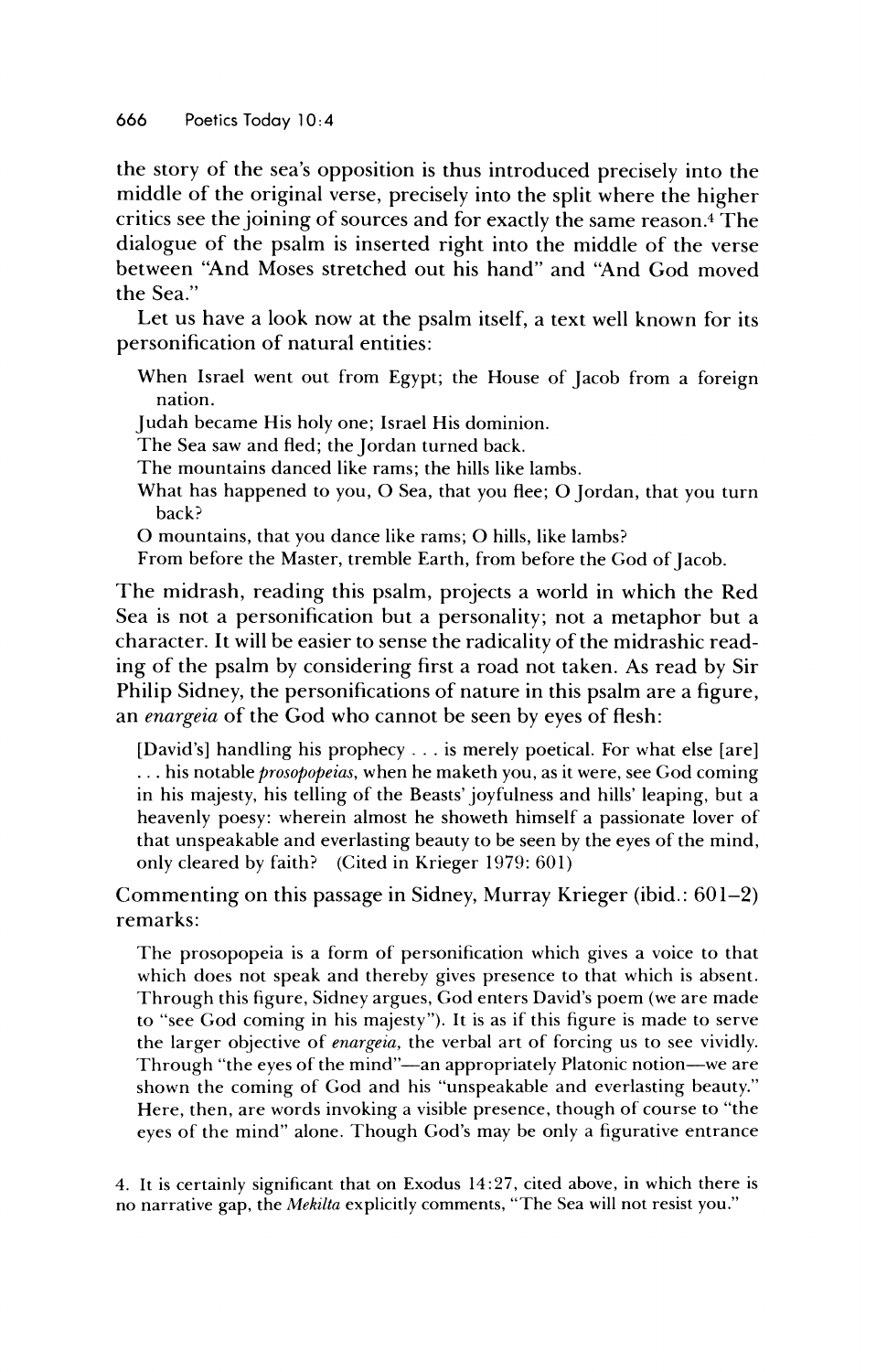**through His personified creatures, the poet makes us, "as it were," see this entrance. He is there, in His living creation, and absent no longer.5** 

**In Sidney's and Krieger's reading, then, the personification of the sea, rivers, and hills in the psalm is not truly a representation of nature at all but a poetic means of making the reader see the coming into the world of the unrepresentable God by evoking the reaction of imaginary witnesses to this event. Nature, that is, that which is properly apprehended as a res, is personified; the very terminology of trope reveals the reification of nature implied and assumed. As Jon Whitman (1987: 272) has remarked, "It is only when the 'personality' is a literary fiction separate from the actual condition that we have a personification."** 

**The midrash, in contrast, reads the psalm as literal, as the record of an actual colloquy which took place at a specific moment in history, that moment being the moment suspended between the two halves of our verse in Exodus. The psalm perfectly completes the gap of the Torah text. The speaker addressing the sea is Moses and not, as has been suggested, some anonymous Jewish poet marveling at the miracles of the Exodus and evoking the presence of God.6 The sight which the sea perceived and from which it fled is not left as the unspoken and unspeakable presence of God but is taken to be the actual selfrevelation of God (cf. Weiss 1984: 362). The rhetorical question and answer of the psalm-"What has happened to you, O Sea, that you flee? Before the Lord, Creator of the Universe, tremble Earth"-is turned in the midrashic text into an actual colloquy between Moses and the sea.7 That is to say, the figurative usage of the poem, the per-**

**<sup>5.</sup> For the sources of Krieger's definition of "prosopopeia" see Whitman 1987: 269.** 

**<sup>6.</sup> Cf. Weiss 1984: 368: "The events that transpired hundreds of years before your psalmist's time have become, through his description, as though they were vivid events occurring before his very eyes. There are no more boundaries either in time or in space. The psalmist stands face to face with the sea and Jordan, the mountains and hills, and he can turn to them and ask them: What ails you . .." It is, in fact, precisely this sense of no boundaries of time or space in the lyric voice that enables the rabbis to project this voice onto Moses himself at the actual events. 7. This reading is, to be sure, not the only one that could be adopted here. There is always, at least in theory, the possibility that this story is meant not seriously in a referential way but as a sort of parable or allegory for a more abstract issue. That is certainly the way many scholars and traditional commentators on midrash would read it. The sea's speech would then be only a figure of speech. I cannot disprove such an approach; I can only say that it seems to go against the tenor of the text as I perceive it. I can perhaps strengthen my claim somewhat as follows: The rabbis generally make a distinction between mashal (parable) and "reality," true stories in the sense of narratives of events that have actually taken place. The following text shows this opposition clearly:**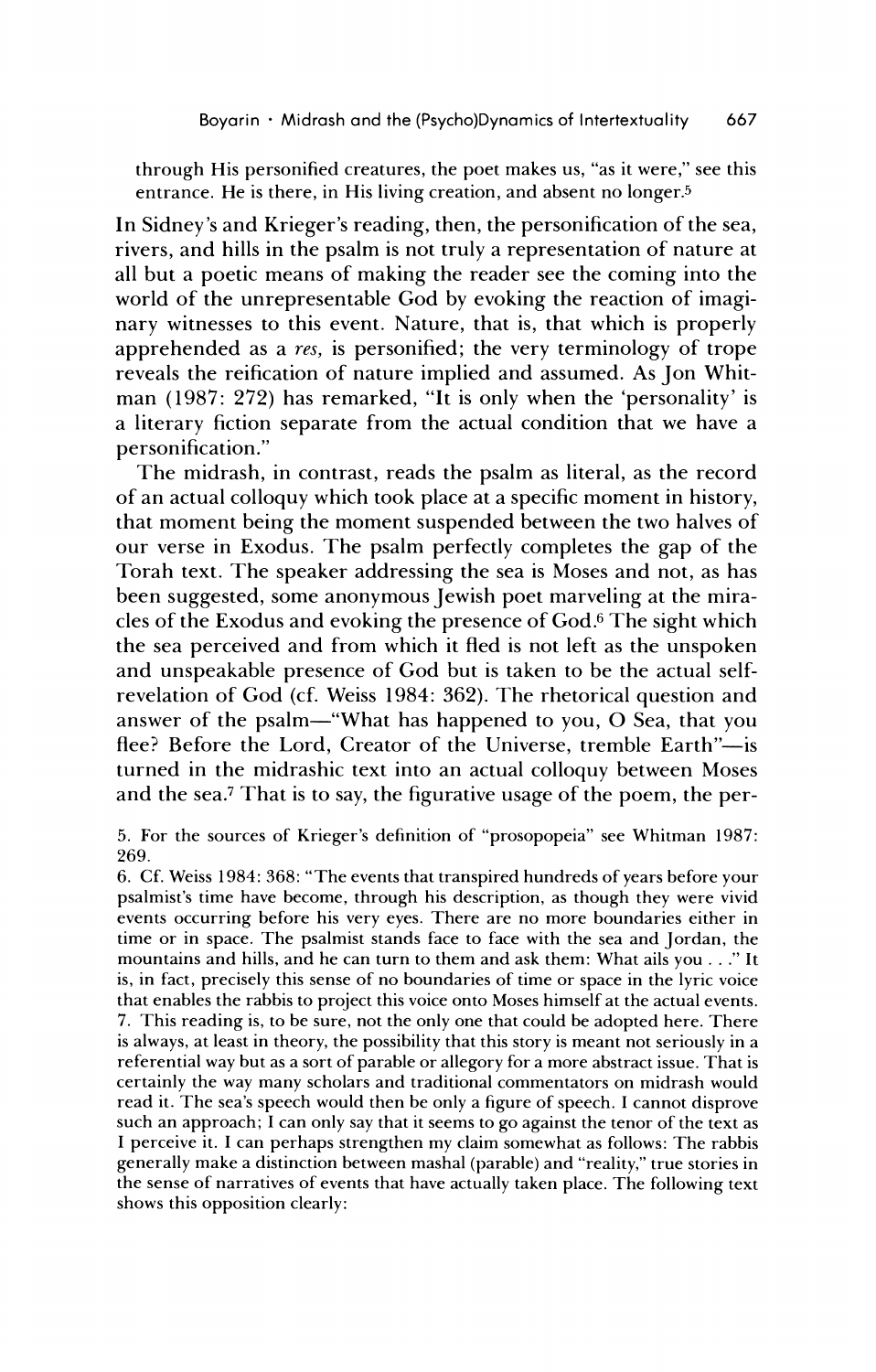**sonification of the sea, is contextualized historically and dramatized. This minidrama is then correlated with the verse in Exodus which is the subject of the midrash, and that verse is situated dramatically as well. Out of the two texts is created a third, a new text which has qualities, both semantic and aesthetic, which neither has alone. The verse in Exodus is now motivated. An answer has been given to the question of why Moses stretched out his hand, if God was to be the motivating force behind the movement of the sea. Furthermore, the text of the psalm has been sharpened. We now understand what the sea saw. It saw God! The half-hidden memory of this event is recorded also in Psalms 77:17: "The waters saw You, O God, the waters saw You and trembled." Instead of a vague "When Israel went out from Egypt," we have a specific moment. Instead of the somewhat enigmatic "What has happened to you, O Sea?" we have a more specific question: Why did you flee now and not before?** 

**It is important to note that vis-a-vis the earlier ancient traditions of biblical interpretation, this rabbinical sea as an actual sentient subject represents a reversal of a conventional historical-cultural development. The earliest interpretive tradition, and very likely the Bible itself, had already arrived at a rationalized perception of the world as nonsentient and wholly different from man. While the Bible, as Cas-**

**This text sharply contrasts mashal with "reality," which must mean that which has physically taken place in the real world, both in R. Nehemiah's astonishment at R. Yehuda's "inconsistency" and in the way that R. Yehuda's statement is contested by strong counterclaims about the literal referentiality of Ezekiel's narrative. Clearly, then, for the rabbis there is a semantic, cultural opposition between the mashal, which is fiction, and historical reality. Now, our text includes a mashal, and the story of the sea and Moses is the designatum of that very mashal. If the mashal is interpretive fiction, then presumably (although not ineluctably) its object (the other of the mashal) is making claims to be "in reality." Finally, I would think that if our text were a philosophical or theological allegory, it would thematize its theological issues more explicitly. As we well know, virtually any text can be given an allegorical reading. To my taste, there is nothing in this text that calls for or authorizes such a practice, although other readers, I am sure, will continue to maintain precisely that. What I am certain of is that this is not meant merely as a playful or entertaining tale; its cultural weight is too great for that.** 

**E. Eliezer says: The dead whom Ezekiel raised stood on their feet, uttered a song and died. What song did they utter? God kills justly and resurrects mercifully. R. Yehoshua says: they uttered this song: God kills and resurrects, takes down to Sheol and will raise up (1 Samuel 2:6). R. Yehuda says: in reality it was a mashal. R. Nehemiah said**  to him: If a mashal then why "in reality," and if, "in reality," then why a mashal?! But, in**deed, he meant that it was really a mashal. R. El'azar the son of R. Yosi Hagelili says: the dead whom Ezekiel raised went up to the Land of Israel, took wives and begat sons and daughters. R. Yehuda ben Beteira stood on his feet and said: I am one of their grandchildren, and these are the phylacteries which my grandfather left to me from them. (Babylonian Talmud Sanhedrin 92b)**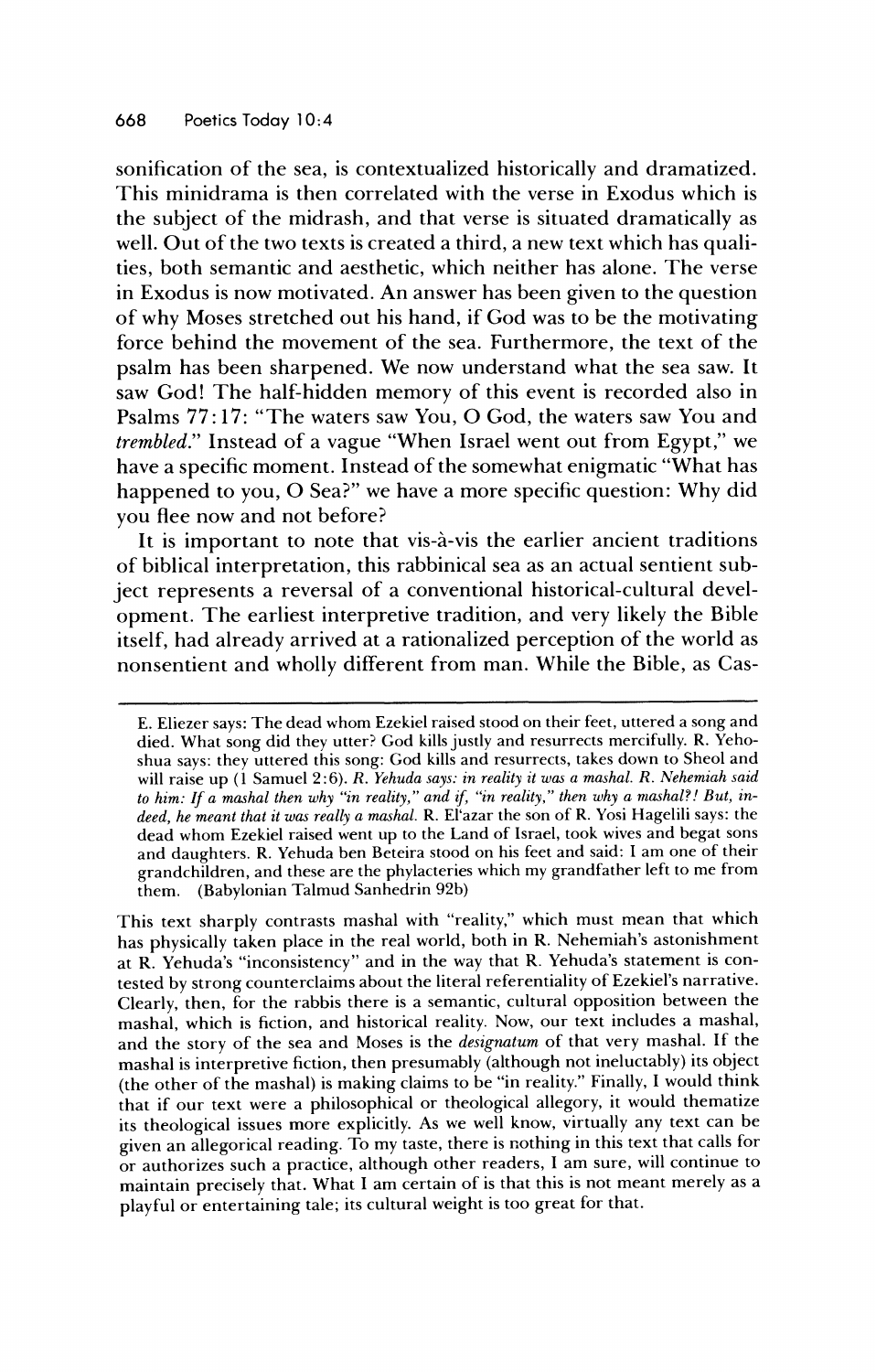**suto (1975: 80-102) has shown, contains allusions to the ancient myth of a primeval battle between God and the sea, these allusions are all reduced from their narrative fullness and have only figurative force (Uffenheimer [1986: 165] identifies the processes by which mythological reality is repressed in the Bible as "reduction, depersonalization, ironization, allegorization and antiquarization"). The prophets and poets of the Bible, we may imagine, were very wary of even suggesting that the sea had a personal nature because of the real danger that, with the polytheistic world around them, they would be misunderstood, and the misunderstanding would lead to polytheistic belief.** 

**Sidney's interpretation, then, is solidly in the older tradition of interpreting the psalm; it also seems close to what may have been originally meant by the psalm, as far as that can be guessed. The rabbinical reading therefore seems at first a step backward in history. Midrash reverses all of these processes of demythologization. Vis-avis our example, the relevant case is "depersonalization," defined by Uffenheimer (ibid.) as "alter[ing] myth in such a way as to remove the personal nature of its protagonists. The sea and other depths became geographical concepts." In our midrash, the "geographical concept" becomes once again a person. Inserting the psalm into the historical context of a dialogue with Moses reanimates its meaning and by doing so reanimates the sea. In short, metaphor again becomes myth.** 

**The gap in the text of the Torah corresponds to a fault line between ideologies. One half of the verse represents God as the only controlling force over nature in the world, while the other half allows that there may be human intervention in nature. The ambivalence of the verse is thematized in the midrash in the ambivalence of the sale of the garden to the king's friend. On the one hand, the Torah tells us that Moses has been given the power to subdue the sea and split it; the inner garden has been sold to him. I read this not as magic but as a reduction of the status of the universe to a will-less nonsubject, a mere object of human desire, as its reification. On the other hand, owing to the contradiction in the verse and the "evidence" of the psalm, we see that will was not taken away from the sea. He still had the power and perhaps the right to resist; the outer garden was not sold. The garden which is sold and not sold, then, can be read as representing a kind of liminal moment in cultural history (indeed, in materialist terms, in economic history). However, it also plays a concrete function in the interpretation of our biblical narrative. It represents a deep-seated inner contradiction in the very situation of Moses' having been commanded to split the sea. One who sells an inner garden without selling the means of access to it is, after all, creating a self-contradictory moment. This self-contradiction parallels the contradiction between**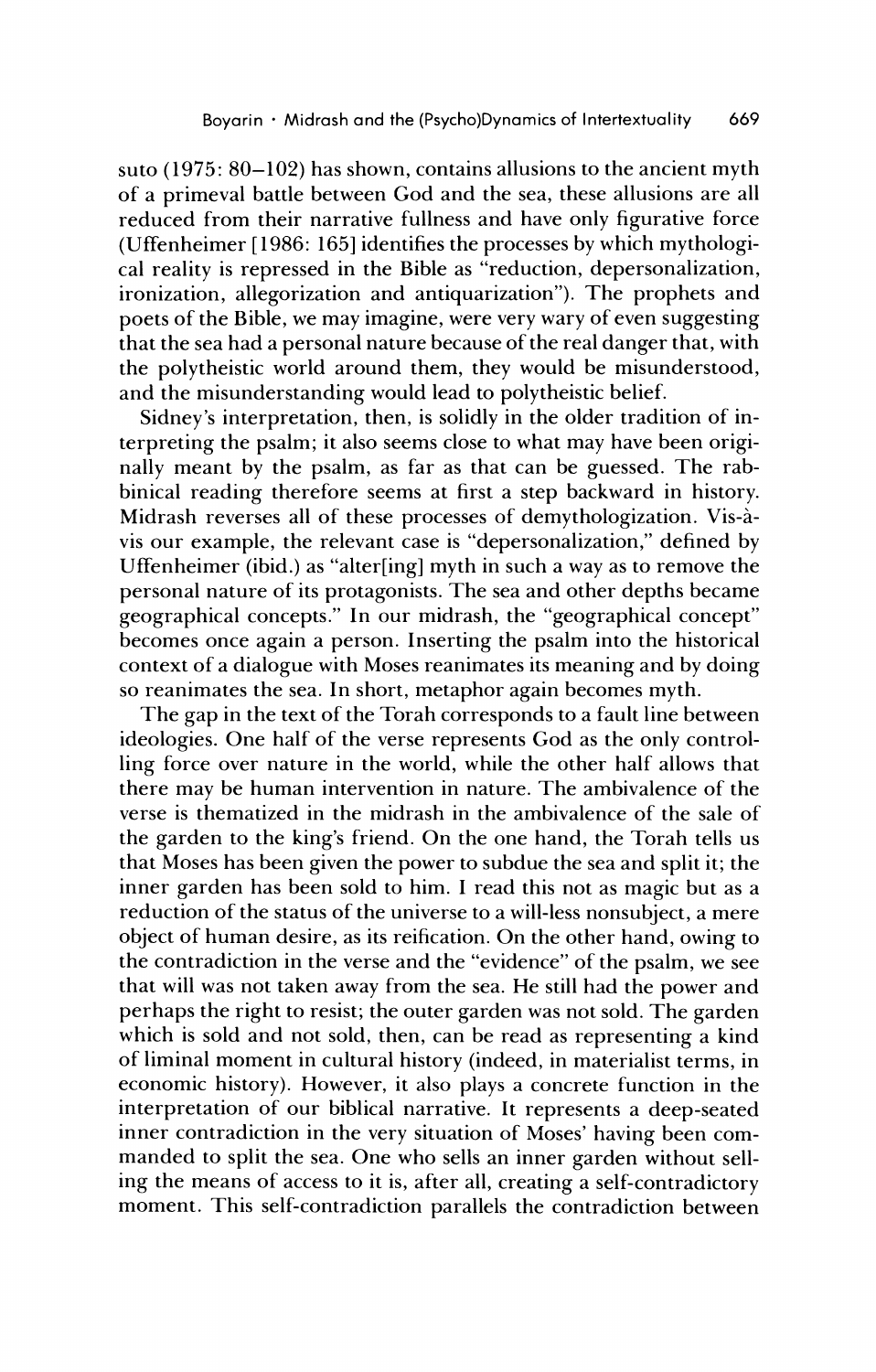**God's placing of "an eternal border for the sea from which it will not pass" (Jeremiah 5:22) and his commanding Moses now to make the sea pass from that very border.8** 

**In my reading of the Mekilta's story of the encounter between Moses and the sea, there are really two conflicts being enacted within this textual gap, one between two characters and one between two ideologies. The first is the conflict between Moses and the sea, and the second is the conflict between monotheistic myth and polytheistic myth. The two conflicts are perfectly isomorphic in the midrashic text. On the one hand, we have the sea realized as a fully conscious and free-willed creature, a person-not a personification but a person who can resist the person Moses. This, I submit, is a reflection of a mythlike view of the landscape, one in which nature has not yet been reified. However, the moment God appears the sea does begin to flee. There is no battle between the sea and God. The conflict between Moses and the sea, then, is paralleled in the midrash by the conflict between a monotheistic myth and a polytheistic one lurking, as it were, in the intertextual unconscious. The mythic dimension is evoked by the conflict between Moses and the personal sea, and the defeat of polytheism by the absolute dominance of the presence of God over the sea. Were the sea to have any power to withstand God, we would no longer have Judaism at all, but a polytheistic regression. Accordingly, our midrash, notwithstanding its personal sea and once more visible God, makes it absolutely unambiguous that the sea has power against a man, but only against a man. The unquestioned and immediate capitulation of the sea to the revelation of God, then, is at the same time an enactment of the defeat of the myth of the battle between a god of heaven and a god of the sea, the famous hydromachia. This point is underlined heavily by the mashal, in which the sea is figured as an employee of the king and no more, one who is bound upon hearing the king's word to immediately obey. When God appears, there is no contest; the sea immediately obeys, like a faithful servant and no more. The very fact that the sea could be insubordinate (and there is no reason to suppose that it could not happen again) verifies the mythic reading of the landscape, which is still alive for the rabbis, but at the same time the text renders it crystal clear that the sea is not a god or a rival to God. The mashal, then, serves as an aid in the interpretation of the "dangerous" material by containing it within safe limits, a function the rabbis themselves figured by comparing the Torah to "a pot full of boiling water, which had no handle to carry it, and someone came** 

**8. This last point was suggested to me by Professor Uriel Simon. Even this reading does not exhaust the highly overdetermined figure of the two gardens.**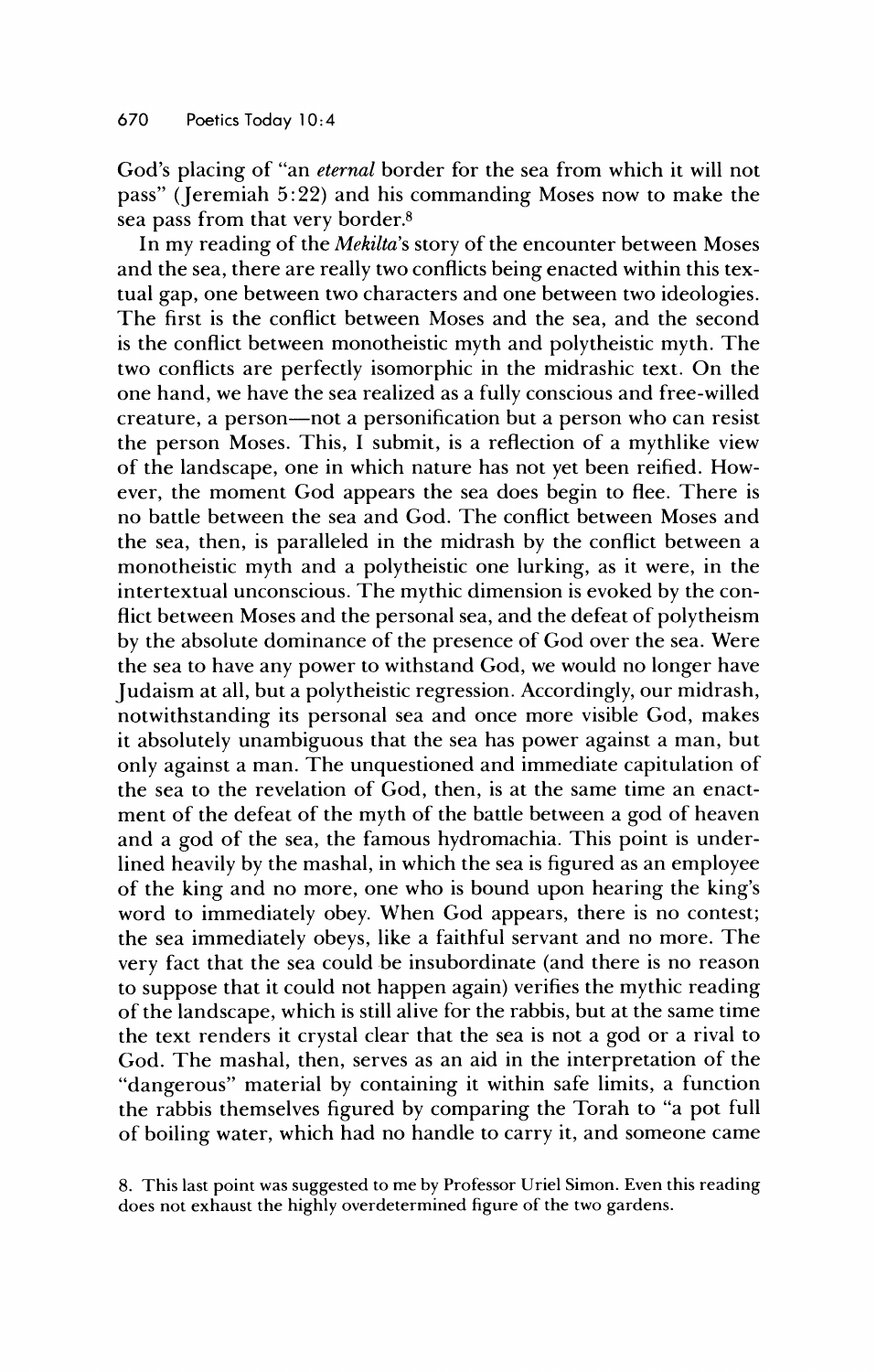**and made it a handle [the mashal], and it began to be carried by its handle" (Dunansky 1980: 5).** 

**A later midrash on our midrash9 brings to full explicitness both the**  mythic and dialectical<sup>10</sup> conflicts which are latent in the earlier one:

**Thus, when Moses came and stood against the Sea, he said in the Name of the Holiness, "God has spoken to you, make a path and the redeemed ones will pass." The Sea answered and said to Moses, "Ben-Amram, behold, Adam was not created first, but at the end of the six days of Creation, and I was created before he was. I am greater than you; I will not be split for you." Moses answered to God, "Thus and so said the Sea; Master of the Universe, he is right; the Sea will not be split before me; rather You speak to him with Your word, and he will be split." The Holiness, blessed be He, said to Moses, "If I speak to the Sea and he is split, he will have no healing for ever and ever, but indeed, you speak to him and he will split, in order that he will have healing by your hand. Here is a fount of strength with**  you."<sup>11</sup> Immediately, Moses came with Strength going on his right side, as **it says, "He causes His glorious arm to go on the right of Moses, splitting the Sea before them, to make him an eternal name" (Isaiah 63:12). When the Sea saw the Strength, standing to the right of Moses, he said to the Earth, "Earth, make me channels and I will enter into your depths, before the Master of Creation, may He be blessed, for it says, "The Sea saw and fled.'" And when Moses saw the Sea fleeing before him, Moses said to him, "All day I have been speaking to you in the name of the Holiness, and you did not yield; I showed you the staff and you did not yield; now 'what has happened to you, O Sea, that you flee?'" The Sea answered and said to Moses, "Ben-Amram, Ben-Amram, do not give greatness to yourself; I flee not from before you, but from before the Lord of Creation, may His name be made sanctified in His world, as it says, 'From before the Lord, Creator of the Earth/make channels,12 0 Earth, from before the God of Jacob.'" (Exodus Rabba ad loc)** 

**9. It is often the case that later midrashic texts begin with earlier ones. That is, the midrashic expansion of the earlier text leaves its own gaps, which are then filled by the latter midrashic reader, using precisely the same methods as the earlier one. Our text here is an excellent example of this phenomenon.** 

**10. Cf. Weiss (1984: 375), who senses this dialectic within the psalm itself: "The description of the natural phenomena as independent, self-willed activity in verses 3-6 is surprising, according to the interpretation that the idea intended to be conveyed by the description is the dominion of God in nature." The midrashic reading is, in my view, precisely an evocation of this dialectic.** 

**11. Louis Ginzberg (1954: 19) translates "a semblance." The Hebrew word which appears here, spelled m'yn, may be rendered either way; however, it seems to me that "a fount of strength" is more idiomatic for Hebrew.** 

**12. The narrative expansion of this midrash is exploiting yet another sense of the root hll of the verse, namely "hollowness" and thence "channels." This is the source of the sea's request to the earth to make channels for him.**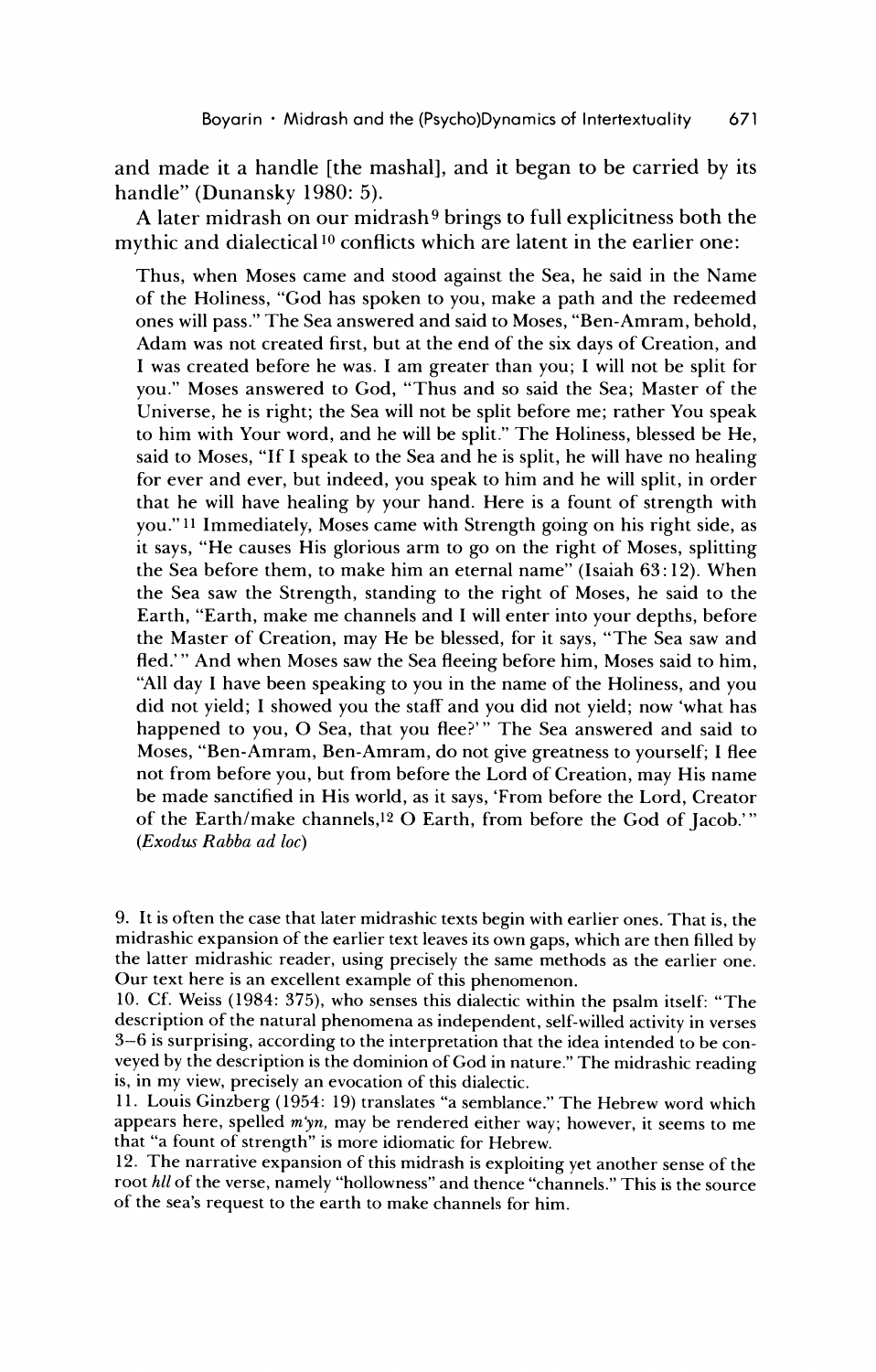**This text makes explicit much that is implicit in the earlier version, and again we have the same double movement: revivification of the mythic universe simultaneously with the neutralization of its polytheistic content. On the one hand, the claim of the sea against Moses has a very human note; it is not an abstract philosophical or theological argument that would signal an allegorical reading of our text, but a claim of priority and seniority. We are still in the realm of what I have called the mythic. Moreover, the mythic potential of "He causes His glorious arm to go on the right of Moses" is vividly realized, again by literalizing Isaiah's metaphor and rendering it a necessary element in the logic of the narrative. But on the other hand, the very content of the sea's response ("I was created first"), emphasizing its and the man's mutual status as creatures of God, enacts once again the total defeat of polytheism. The process of a monotheistic mythic reading of the landscape is thus continued and deepened in the midrash on the midrash.** 

**Reading the landscape in this way is of great cultural significance, as it implies a certain situation of the human subject as one among many in nature, and not as qualitatively and absolutely unique. The great scholar of midrash Isaak Heinemann (1974: 19) has already noted this fundamental ontological reorientation of the rabbis, their "primitivity" with regard both to what came before them and to what came after them:** 

**The medieval philosophers, with Rabbi Saadya Gaon at their head, depended on figures, such as "the eye of the earth," the "mouth of the earth," to prove that the Torah, even where it spoke of the eye of God and His mouth, "spoke in human language," that is, in metaphor. They assumed, therefore, as self-understood that all that was said about the bodily parts of the earth, was not intended literally. And indeed in all of the Apocrypha and certainly in the ancient philosophical literature, there is no sign of anyone who understood these verses literally. The midrash is entirely different: "All that God created in man, He created similarly in the Earth. Man has a head and the earth has a head, as it says, 'the head of the dusts of the earth'; man has eyes and the earth has eyes, as it says, 'and it covered the eye of the earth.'"... To all of these anthropomorphic metaphors, we can apply the dictum, "A metaphor is none other than a reduced myth." And even if the rabbis did not go so far as the realm of real myth, which sees the earth as a woman and a goddess ... for the rabbis there functioned the anthropocentric necessity to find "our brothers" even in non-human nature and to bring it close, therefore, to our senses and understanding.** 

**Heinemann bases his description on his conception of the rabbis as among those romantic peoples who are closer to the earth than the the peoples of culture (see Boyarin in press: ch. 1), but the point is well taken nevertheless. There is something different in the way that rab-**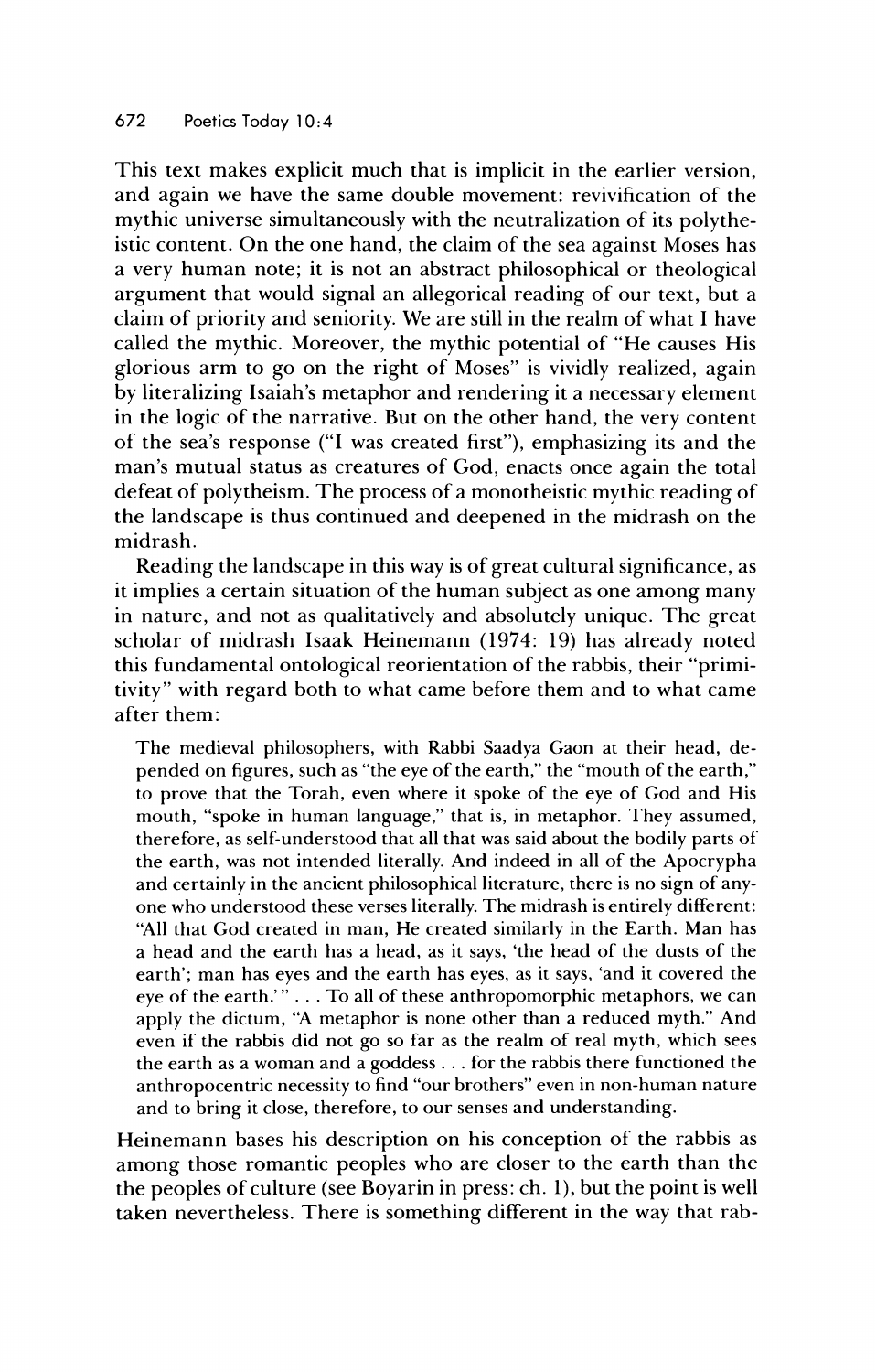**binical literature regards the world of nature. It is hard for me to imagine precisely what it "felt like" to live in a world peopled by a personal earth, a personal sea, and a personal desert, but it is not hard to imagine, in general, how different an orientation to the world this provided. Certainly it is difficult to see people who have such a consciousness acting with respect to nature as if it were there only to be exploited and spoiled for human purposes, as if it had no ontological importance of its own. If we cannot fully recover the sense of an earlier and other culture, we can, it seems to me, gain some sensation of it by paying close attention to practices within our own culture which seem somehow closer to that other one. I have found certain passages in romantic poetry strikingly evocative in this regard. For one example, among many possible, I cite a famous passage from The Prelude:** 

> **I dipped my oars into the silent lake, And, as I rose upon the stroke, my boat Went heaving through the water like a swan; When, from behind that craggy steep till then The horizon's bound, a huge peak, black and huge, As if with voluntary power instinct Upreared its head. I struck and struck again, And growing still in stature the grim shape Towered up between me and the stars, and still, For so it seemed, with purpose of its own And measured motion like a living thing, Strode after me. (Wordsworth 1970: 207-8; emphasis added)**

**The poet, even the high romantic, locates the space of nature, which is not a thing, in the no-place, the utopia of childhood, and from the**  point of view of the adult, the "working" poet,<sup>13</sup> it must all be dis**placed into the realm of "as if" and "seeming," marginalized, however longed for. In a sense, we might say that in the absence of an active (however repressed) cultural unconscious, the only resources for the recovery of the unreified nature are in the individual psyche and its childhood memories.** 

**If my reading has any historical validity, the true inheritors of midrash are the theurgical cabalists, for whom the world is populated with anthropomorphic entities, from animals to trees to books. Thus Scholem (1961: 19) refers to a "classical period" in the development** 

**<sup>13.</sup> It is striking how often in the first book of The Prelude the issue of labor is raised. The poem can be read as a verse version of an apprenticeship novel, with all of the social and historical implications of that genre. But that is not my text. Cf. Ross 1987.**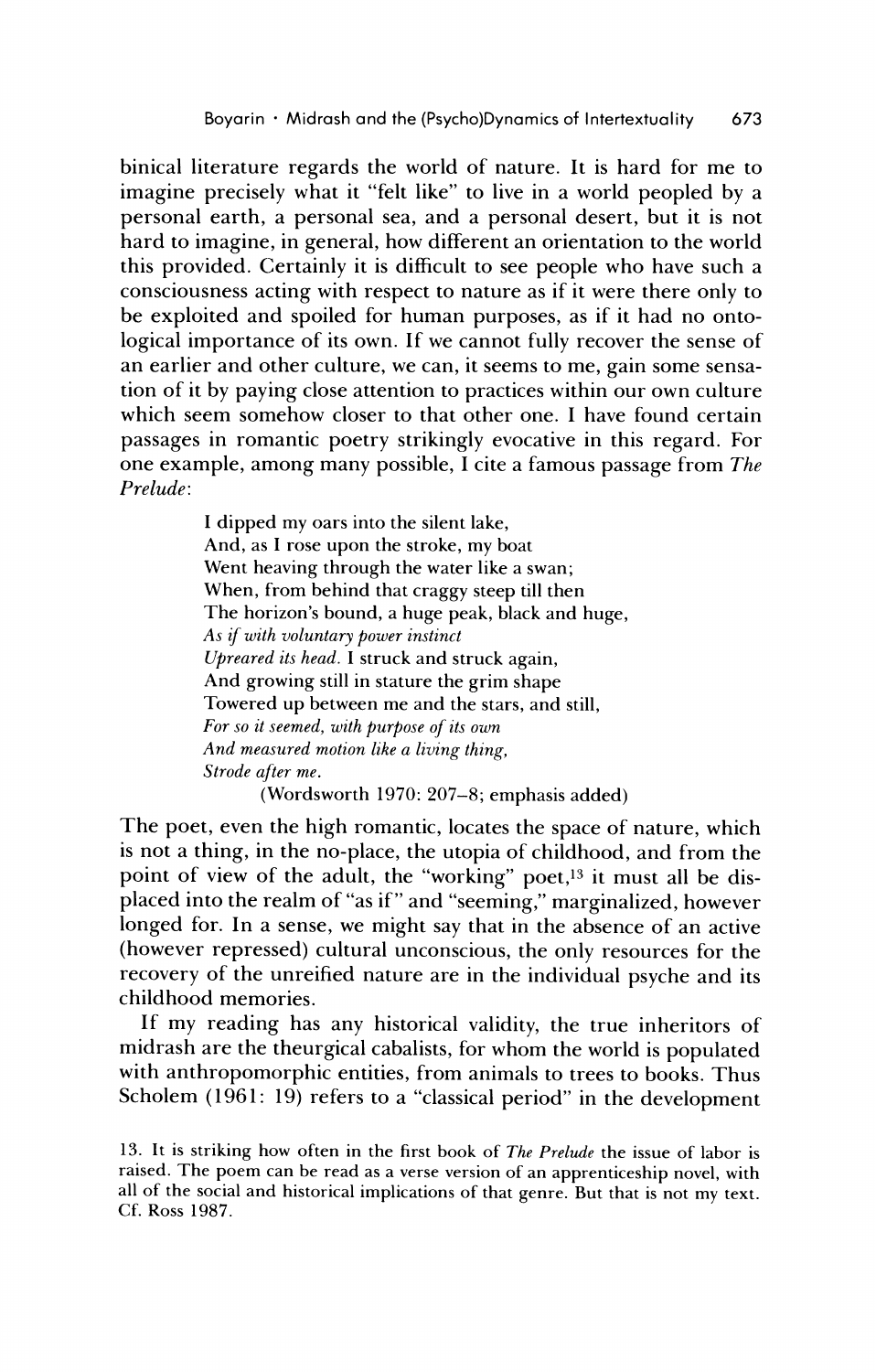**of religion, "in which the scene of religion is no longer Nature, but the moral and religious action of man and the community of men, whose interplay brings about history as, in a sense, the stage on which the drama of man's relation to God unfolds," and then jumps to a "romantic period" of mysticism, which "strives ... to bring back the old unity which religion has destroyed, but on a new plane, where the world of mythology and that of revelation meet in the soul of man." In my reading of this midrash, however, we have a third term mediating between these two, in which nature itself is projected into history and into moral and religious action in a community of man and nature. In such a world, it is irrelevant to speak of personification altogether, just as it would be irrelevant to speak of the portrayal of George Washington in a history book as personification; the world is already personal. It is reification which is the trope.** 

**I have interpreted the midrashic text as bringing to consciousness, as it were, repressed elements of cultural history which are scattered throughout the biblical text. Both the repression and its interpretation belong to a kind of psychic repression within the collective (that is, social-ideological) consciousness of the people. By putting it in these terms, I have already signaled a kind of homology that I see between psychic and political repression and return of the repressed. It is intriguing that this homology or ambivalence of the psychological and the cultural-political in the conflict with polytheism has already been recorded in the Talmud:** 

**"And they cried out unto God in a loud voice" (Nehemiah 9:4). What did they say? Rav (and some say Rabbi Johanan) says, "Woe is us; this is the one who destroyed the temple, and burned the Holy Place, and killed all of the righteous ones, and exiled Israel from their land, and still he dances among us. What is the reason You gave him to us? Is it not to receive reward [for resisting him]? We don't want him or his reward!" A shard fell from heaven with the word "truth" written on it.... They sat in fast for three days and three nights, and he was given over to them. A figure like a lion of fire went out from the Holy of Holies. A prophet said unto Israel, "that was the inclination to worship strange gods, as it is said, "That is the evil'" (Zachariah 5:7). (Babylonian Talmud, Yoma, 69b)** 

**This rather obscure legend requires some exegesis. After the return from the Babylonian exile, the Book of Nehemiah tells us of a great revival of religious fervor. The Talmud asks what the burden of the prayer was which they prayed on that occasion and answers that they prayed to be delivered of the desire to worship idols, recognizing that it was this desire which had led the Israelites into exile and all of its terrors. We see here an amazing confluence of political and psychic imagery. The "evil inclination," that is, the temptation to worship idols, is understood to be both a collective and an individual force-**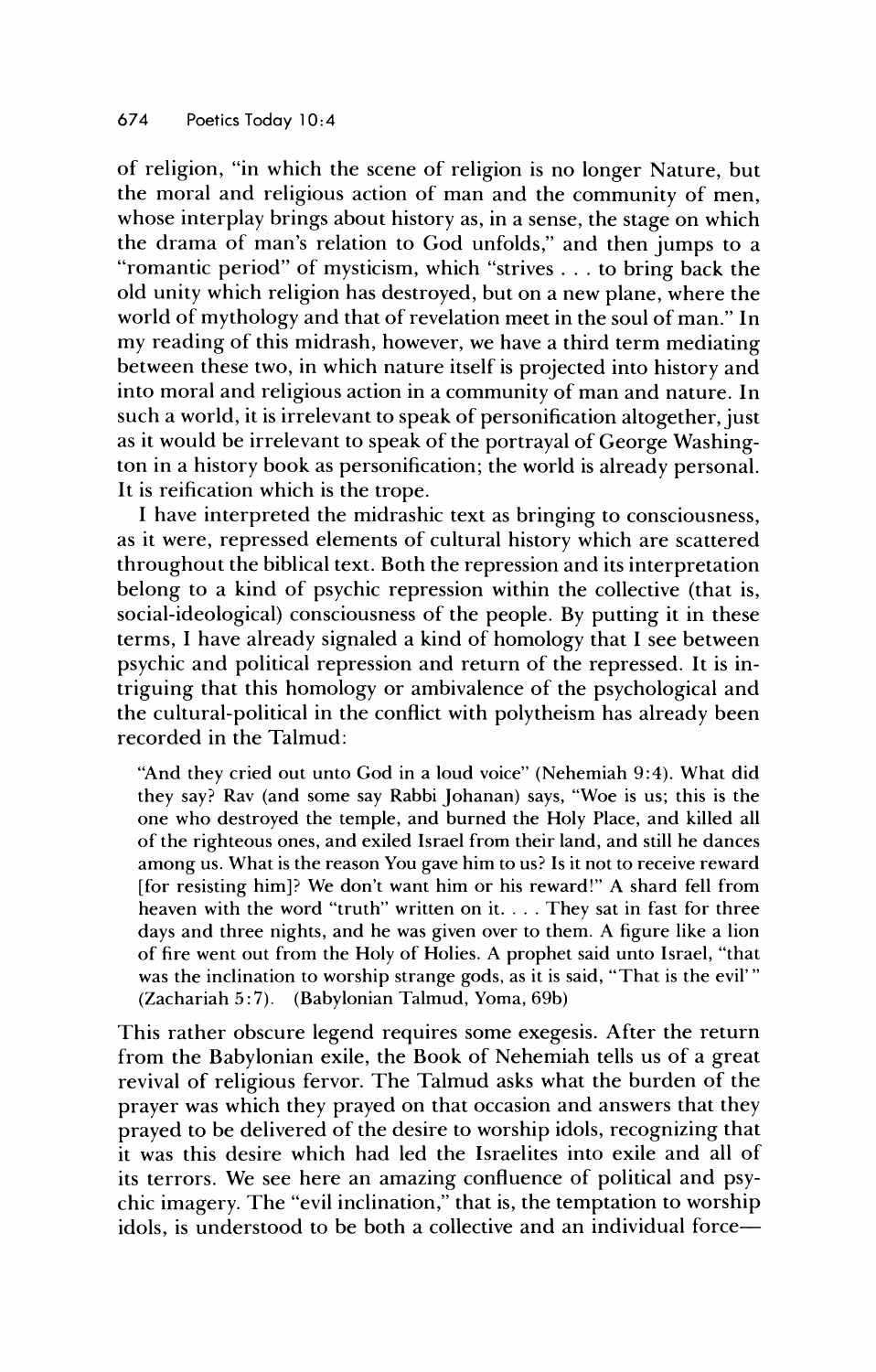**or better, a collective force realized within each individual. This dual nature is figured by its being referred to in psychological terms but dealt with in political ones. The activity against it is that of the "Men of the Great Assembly," the semilegendary governing body of the Jewish people at the end of the second temple period. Their prayers being answered, the evil inclination is delivered into their hands. As Saul Lieberman (1950: 120-21) has argued, this is an etiological legend; it explains the fact that, while the ancient Jews were inclined to idol worship, the ones of rabbinical (Talmudic) times "were so far removed from clear-cut idolatry that there was not the slightest need to argue and to preach against it" (see also Urbach 1959). It thus provides evidence that the rabbis considered the temptation of polytheism a dead issue. It indicates memory, as well, of the historical struggle that killed that temptation.** 

**We can now offer a model for the "regression" of the rabbis and account for this reversal of an apparent progression in the history of consciousness. As Jameson (1981: 213) has argued, "Strategies of containment are not only modes of exclusion; they can also take the form of repression in some stricter Hegelian sense of the persistence of the older repressed content beneath the later formalized surface." In this model, the Bible's allusions to the ancient myth of the rebellion of the sea are precisely the older repressed content beneath the formalized surface of the Bible. I would suggest, therefore, that given that the rabbis had no fear of the Jews' succumbing to polytheism, they were able to allow the barely repressed mythic intertext of the Bible to resurface, as it were, into textual consciousness (cf. n. 1). If, as I have suggested, Sidney's figurative reading is a response to the textual surface of the psalm, the literalized midrashic reading goes below this surface and touches the repressed mythic intertext. In the midrash, the coming of God into the world and the psychological effect which it had on the sea no longer need be reduced from myth to the figure of prosopopeia, that which gives voice to what is voiceless by nature, but can be given full narrative and visual representation, that which represents nature as having its own voice.** 

**This text and its reading can offer us insight, then, into the general dialectics of cultural history. History is not a one-way street. Older formations remain. They manifest themselves in the social body as dissident groups, in the individual as hidden and partly repressed desires, in the texts of the culture as intertextuality. Since the fragments of such older cultural forms are not entirely expunged from the "textual unconscious," cultural history can, as it were, regress, transform, and recover older orientations to the world. While this textual unconscious is perhaps only a metaphor, it seems to be one of great heuristic value. Reversing the Lacanian topos, we can say that language is structured**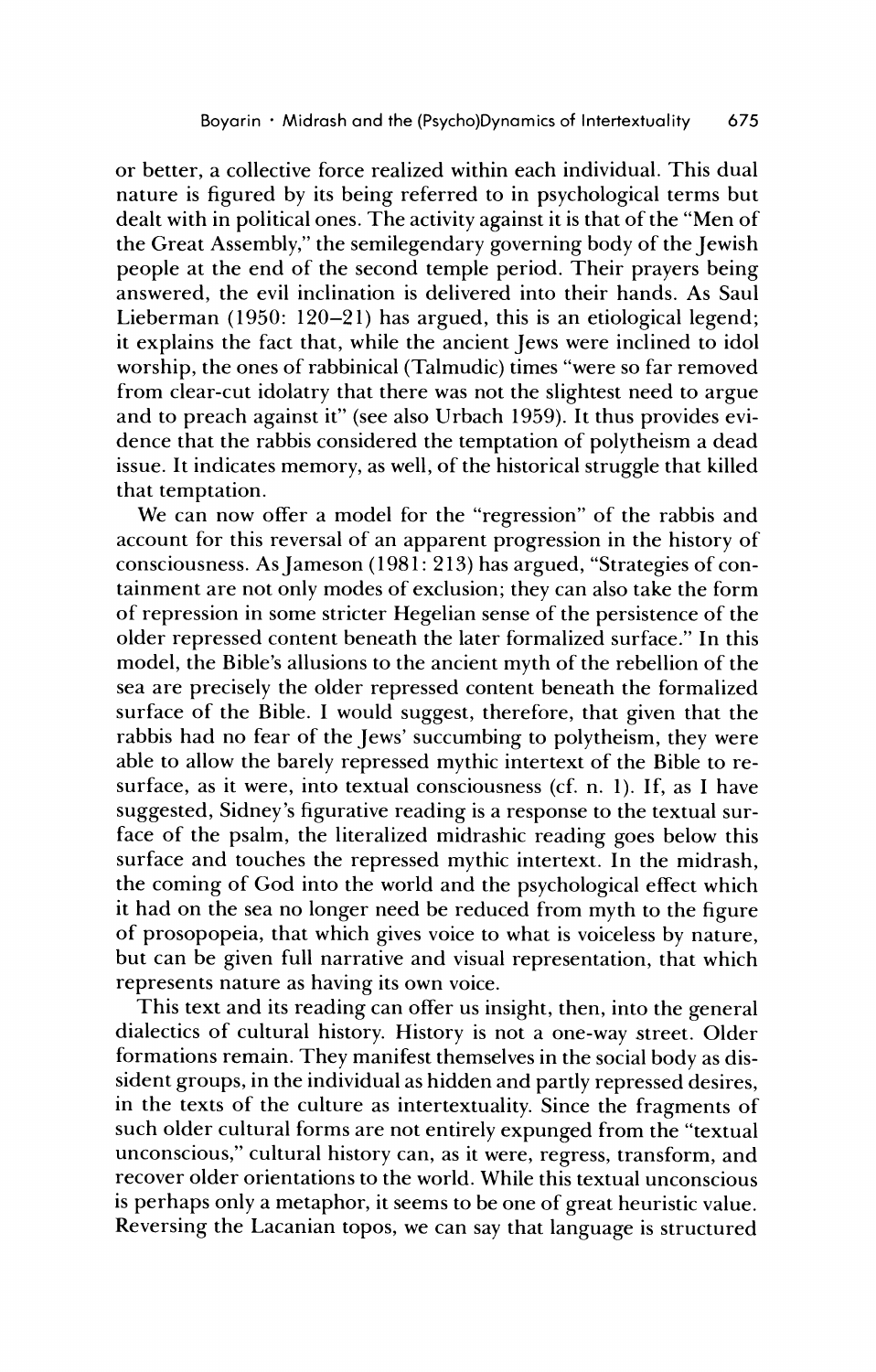۰

**like a psyche, and the reading of sign systems can have the same dynamic dimensions as the reading of the negotiations of the conscious and the unconscious in the individual.** 

## **References**

| Boyarin, Daniel                                                                                           |
|-----------------------------------------------------------------------------------------------------------|
| 1986 "Voices in the Text," Revue Biblique 93: 581-98.                                                     |
| 1989 "History Becomes Parable: A Reading of the Midrashic Mashal," Bucknell                               |
| <i>Review</i> 33 (2).                                                                                     |
| in press Intertextuality and the Reading of Midrash (Bloomington: Indiana Univer-                         |
| sity Press).                                                                                              |
| Cassuto, Umberto                                                                                          |
| 1975 Biblical and Oriental Studies (Jerusalem: Magnes).                                                   |
| Childs, Brevard                                                                                           |
| 1972 The Book of Exodus (Philadelphia: Fortress).                                                         |
| Dunansky, Shimshon, ed.                                                                                   |
| 1980 Shir hashirim Rabba (Tel Aviv: Dvir).                                                                |
| Freud, Sigmund                                                                                            |
| 1985 Moses and Monotheism (Harmondsworth: Penguin).                                                       |
| Ginzberg, Louis                                                                                           |
| 1954 The Legends of the Jews, III (Philadelphia: Jewish Publication Society).                             |
| Hartman, Geoffrey                                                                                         |
| 1986 "The Struggle for the Text," in Midrash and Literature, edited by G. Hart-                           |
| man and S. Budick, 3-18 (New Haven: Yale University Press).                                               |
| Heinemann, Isaak                                                                                          |
| 1974 Darke ha-agadda (Jerusalem: Magnes).                                                                 |
| Jameson, Fredric                                                                                          |
| 1981 The Political Unconscious (Ithaca: Cornell University Press).                                        |
| Johnson, Christopher M.                                                                                   |
| 1988 "Intertextuality and the Psychical Model," Paragraph 11: 71-90.                                      |
| Krieger, Murray                                                                                           |
| 1979 "Poetic Presence and Illusion: Renaissance Theory and the Duplicity of                               |
| Metaphor," Critical Inquiry 5: 597-619.                                                                   |
| Lauterbach, Jacob, trans.                                                                                 |
| 1961 [1935] The Mekhilta de-Rabbi Ishmael (Philadelphia: Jewish Publication                               |
| Society).                                                                                                 |
| Lieberman, Saul<br>1950 Hellenism in Jewish Palestine (New York: Jewish Theological Seminary Press).      |
| Loewenstamm, Samuel                                                                                       |
| 1987 The Tradition of the Exodus in Its Development [Hebrew] (Jerusalem: Magnes).                         |
| Noth, Martin                                                                                              |
| 1962 Exodus: A Commentary (Philadelphia: Fortress).                                                       |
| Polzin, Robert                                                                                            |
| 1980 Moses and the Deuteronomist (New York: Seabury).                                                     |
| Ross, Kristin                                                                                             |
| 1987 "Rimbaud and the Resistance to Work," Representations 19: 62-87.                                     |
| Scholem, Gershom G.                                                                                       |
| 1961 Major Trends in Jewish Mysticism (New York: Schocken).                                               |
| Sternberg, Meir                                                                                           |
| 1985 Poetics of Biblical Narrative (Bloomington: Indiana University Press).                               |
| Uffenheimer, Benjamin<br>1986 "Myth and Reality in Ancient Israel," in The Origins and Diversity of Axial |
|                                                                                                           |